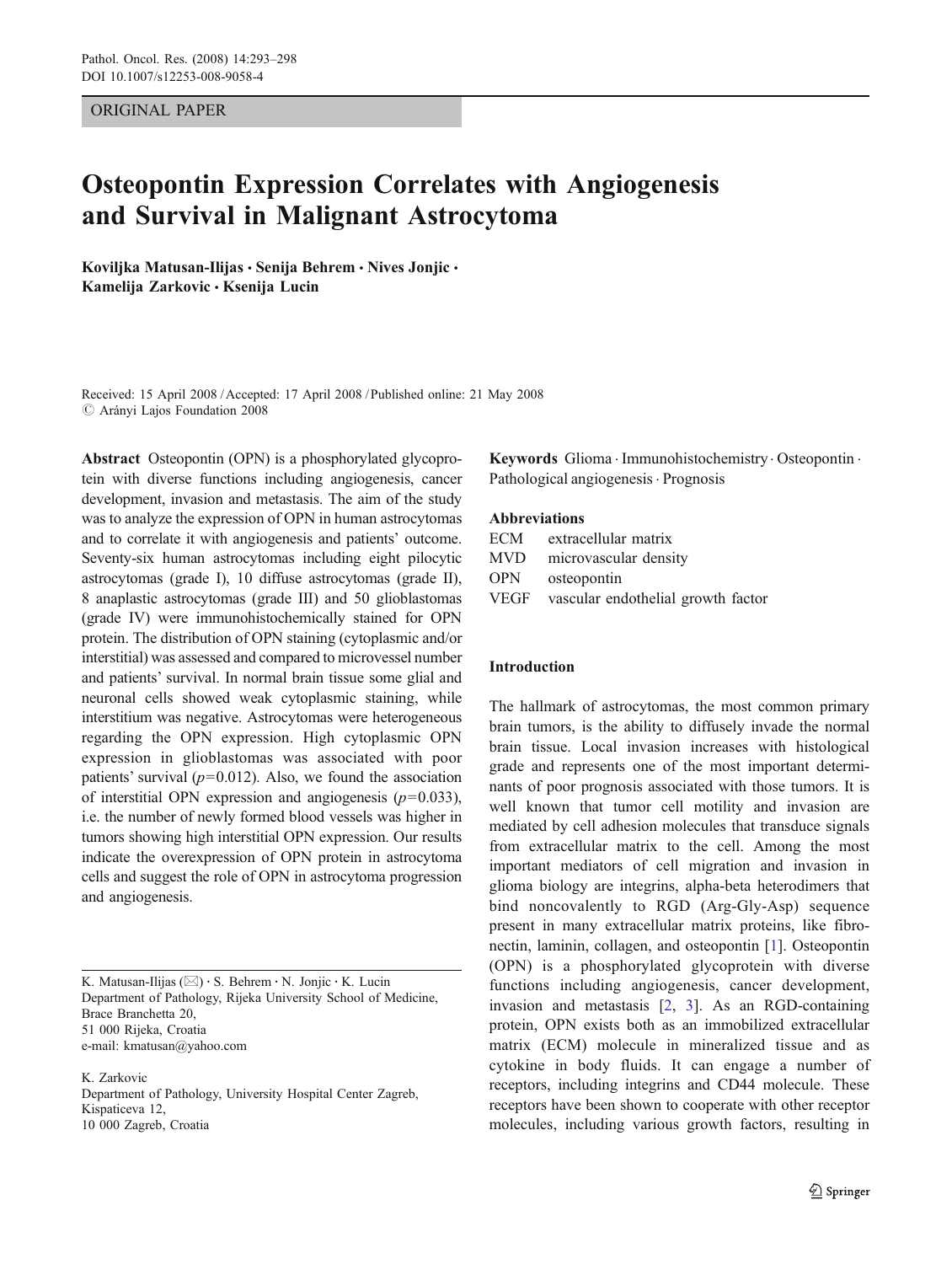complex molecular cross-talk initiating signal-transduction cascades. Cell and tissue properties influenced by OPN include migration and invasion [\[4](#page-4-0)], tumor angiogenesis [\[5](#page-4-0)], cell proliferation [\[6](#page-4-0), [7\]](#page-4-0), and cell survival through inhibition of apoptosis [[8,](#page-4-0) [9](#page-4-0)]. OPN is found to be overexpressed in many human tumours [[10](#page-4-0)–[14\]](#page-4-0). However, it has not been extensively studied in human astrocytomas.

The aim of our study was to analyze the expression of OPN in normal brain tissue and in various grades of human astrocytomas, as well as the association of OPN expression with disease outcome in patients with glioblastoma. Since OPN has been implicated in angiogenesis, and it has been shown that OPN overproduced by tumor cells acts as a potent angiogenic factor contributing to tumor growth [\[5](#page-4-0)], we also analyzed the correlation between OPN expression and microvessel density in glioblastomas. To the best of our knowledge, this is the first work aimed at analyzing clinicopathological correlates of OPN expression in human astrocytomas.

## Materials and Methods

### Tumor Samples

A total of 76 astrocytomas were obtained from patients treated at the Department of Neurosurgery, Rijeka University Hospital. Tumor samples were fixed in 4% buffered formalin, embedded in paraffin and routinely stained with haematoxylin and eosin. All cases were reviewed by two pathologists and classified according to the WHO classification [\[15](#page-5-0)] as follows: 8 pilocytic astrocytomas (grade I), 10 diffuse astrocytomas (grade II), 8 anaplastic astrocytomas (grade III) and 50 glioblastomas (grade IV). Follow up information was obtained from patients' medical records and from files of the Croatian Cancer Registry. Normal brain tissue was obtained from autopsy of patients without brain pathology.

### Immunohistochemistry

Tumor samples were processed for immunohistological analysis on paraffin-embedded sections to determinate microvascular density (MVD) and OPN expression. Indirect immunoperoxidase staining was performed using LSAB2 HRP system on the automatic immunostainer (DAKO, TechMate, Glostrup, Denmark), according to the manufacturer's protocol. Antigen retrieval was achieved as follows: OPN retrieval by immersing slides in 10 mM citrate buffer (pH 6.0) and boiling for 10 minutes in a pressure cooker; endoglin retrieval by predigestion with proteinase K (DAKO, TechMate, Glostrup, Denmark) at room temperature for 10 min. OPN protein was detected by goat anti-human monoclonal antibody (clone K-20, Santa Cruz Biotechnology, Santa Cruz, CA, USA, dilution 1:100), followed by donkey anti-goat IgG as secondary antibody (Santa Cruz Biotechnology, Santa Cruz, CA, USA, dilution 1:250). For microvessel visualization, antiendoglin (CD105) antibody (clone SN6h, DAKO, TechMate, Glostrup, Denmark, dilution 1:25) was used, followed by goat anti-mouse Ig (ChemMate Link, DAKO, Glostrup, Denmark). For a negative control, an irrelevant goat IgG (Santa Cruz Biotechnology, Santa Cruz, CA, USA) or mouse IgG (DAKO, Glostrup, Denmark), when appropriate, was used.

Evaluation of Immunohistochemistry

The immunohistochemical staining results were examined independently by two pathologists in a semi-quantitative manner by assessing the percentage of positive tumor cells and the intensity of staining, according to modified Allred score [[16\]](#page-5-0). For each sample, we analyzed tumor cell proportion score and intensity score. Proportion score included the fraction of tumor cells positively stained for OPN as follows: 0=none,  $1 = 1\%, 2 = 1 - 10\%, 3 = 11 - 33\%,$  $4=34-75\%$ ,  $5=575\%$ . The staining intensity of tumor cells was expressed either as low (1) or high (2) and was multiplied by proportion score. Cytoplasmic OPN expression in tumors scored as 0–5 was considered low, while tumors scored by 6–10 were considered as having high OPN expression. We also assessed the intercellular distribution of staining, which was categorized as focal or diffuse, with the staining intensity expressed either as low or high. Tumors with either a diffuse or strong expression were considered positive in interstitial distribution of OPN staining.

For the assessment of microvessel density, most vascular areas (so-called hot spots) were located at low magnification  $(\times 40)$  and than counted at high magnification  $(\times 400)$ . Each positive endothelial cell or group of cells was counted as an individual vessel. The mean vessel count from three fields was used as a number of microvessels.

# Statistical Analysis

Statistical analysis was performed using Statistica 6.1 software (StatSoft, Inc., Tulsa, OK, USA). Pearson's  $\chi^2$ -test was used to assess the significance of correlation between categorical data. The measures of central tendency for continuous data were compared by Student's t-test and Mann–Whitney U-test, when appropriated. Survival probabilities were estimated by the univariate Kaplan–Meier method, and survival curves were compared by the log-rank test. The correlation of immunohistochemical staining for OPN with patients' survival was evaluated using Kaplan–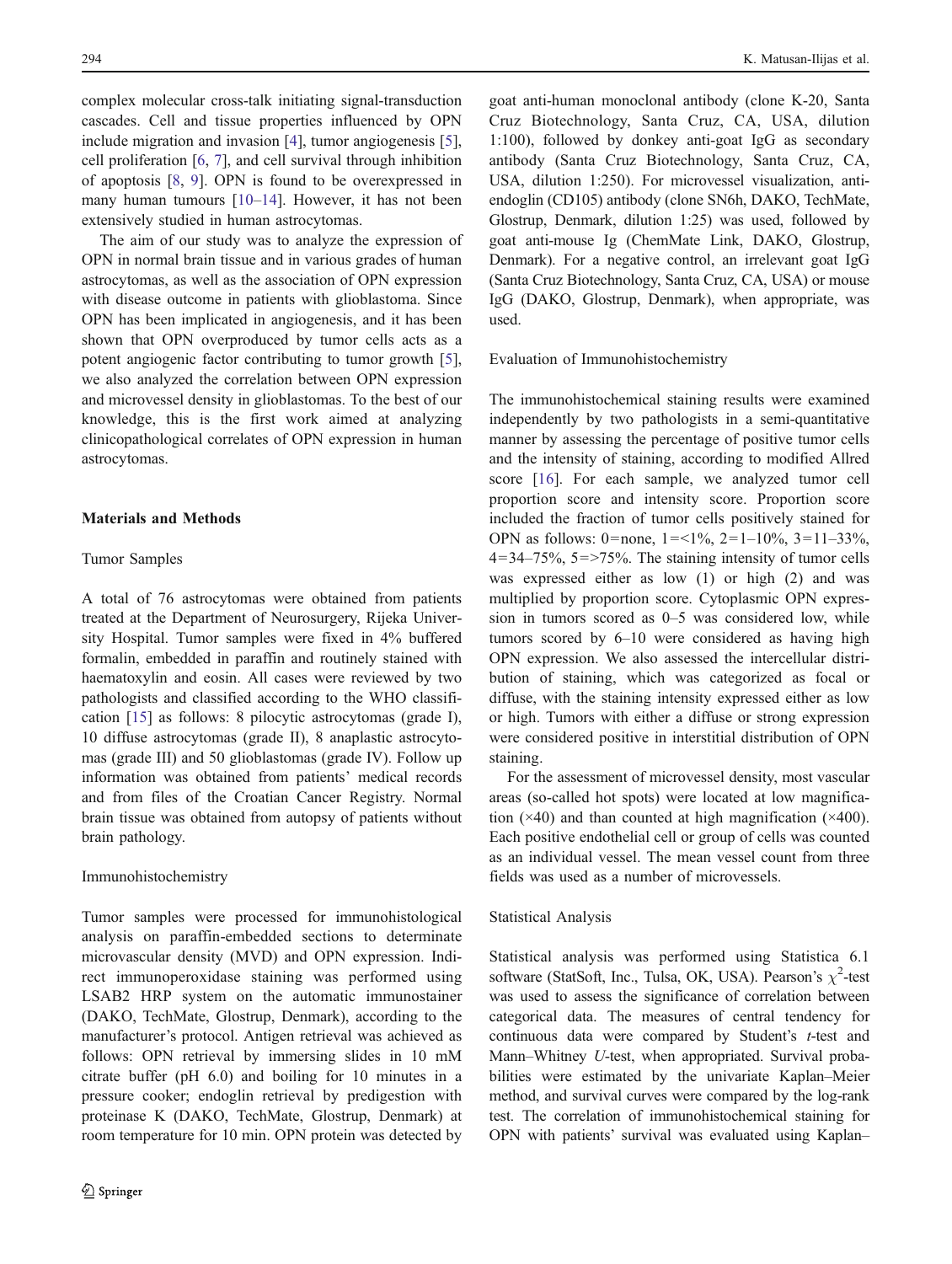Meier method, and differences between groups were tested by the log-rank test. Statistical differences with p value less than 0.05 were considered significant.

# Results

## Immunohistochemical Staining for OPN

In normal brain tissue, obtained from autopsy of patients without brain pathology, the expression of OPN was present in neuronal cells in grey matter and in some glial cells in the form of weak cytoplasmic granular staining. (Fig. 1a). Astrocytomas were heterogeneous regarding the OPN expression (Fig. 1b–f). OPN was present mainly in tumor cells in the form of cytoplasmic granular staining of various intensities (Fig. 1c and d). Strong cytoplasmic OPN expression was observed in 3 grade I (37.5%), 4 grade II (40%), 2 grade III (25%) and 21 grade IV (42%)

Fig. 1 Immunohistochemical staining of osteopontin (OPN) in normal brain tissue (a) and in astrocytoma tissue (b–f). In normal white matter there is a weak granular staining in some glial cells, while interstitium is negative (a, ×400). Pilocytic astrocytoma showing weak OPN expression in a few tumor cells and strong OPN expression in endothelial cells (b, ×400). Strong cytoplasmic staining for OPN in tumor cells and endothelial cells in glioblastoma  $(c, \times 400)$ . Interstitial OPN expression showing granular staining pattern, along with cytoplasmic positivity of some tumor cells in glioblastoma  $(d, \times 400)$ . OPN expression is accentuated in microglial cells and histiocytes around necrosis (e, ×200) and in tumor cells and interstitium around blood vessels  $(f, \times 200)$ 

astrocytomas. In some tumors OPN was also present interstitially, in the neuropil between tumor cells (Fig. 1d). Interstitial distribution of OPN was observed in 1 pylocytic astrocytoma (12.5%), 2 low grade astrocytomas (20%), 2 anaplastic astrocytomas (25%) and 25 glioblastomas (50%) i.e. it was more often present in glioblastomas, compared to lower astrocytoma grades  $(p=0.086)$ . However, when tumors with any interstitial staining were considered positive, compared to those that were completely negative, the association of OPN expression and higher WHO astrocytoma grade was statistically significant  $(p=0.012)$ . Interstitial staining pattern was usually accentuated around necrosis, blood vessels, as well as at the infiltrative tumor margins, at the border with normal brain tissue. In 35 astrocytoma samples of various grades of malignancy OPN was also expressed in endothelial cells, either focally or diffusely throughout the tumor (Fig. 1b and c). Microglial cells and histiocytes around tumor necrosis were also positive (Fig. 1e).

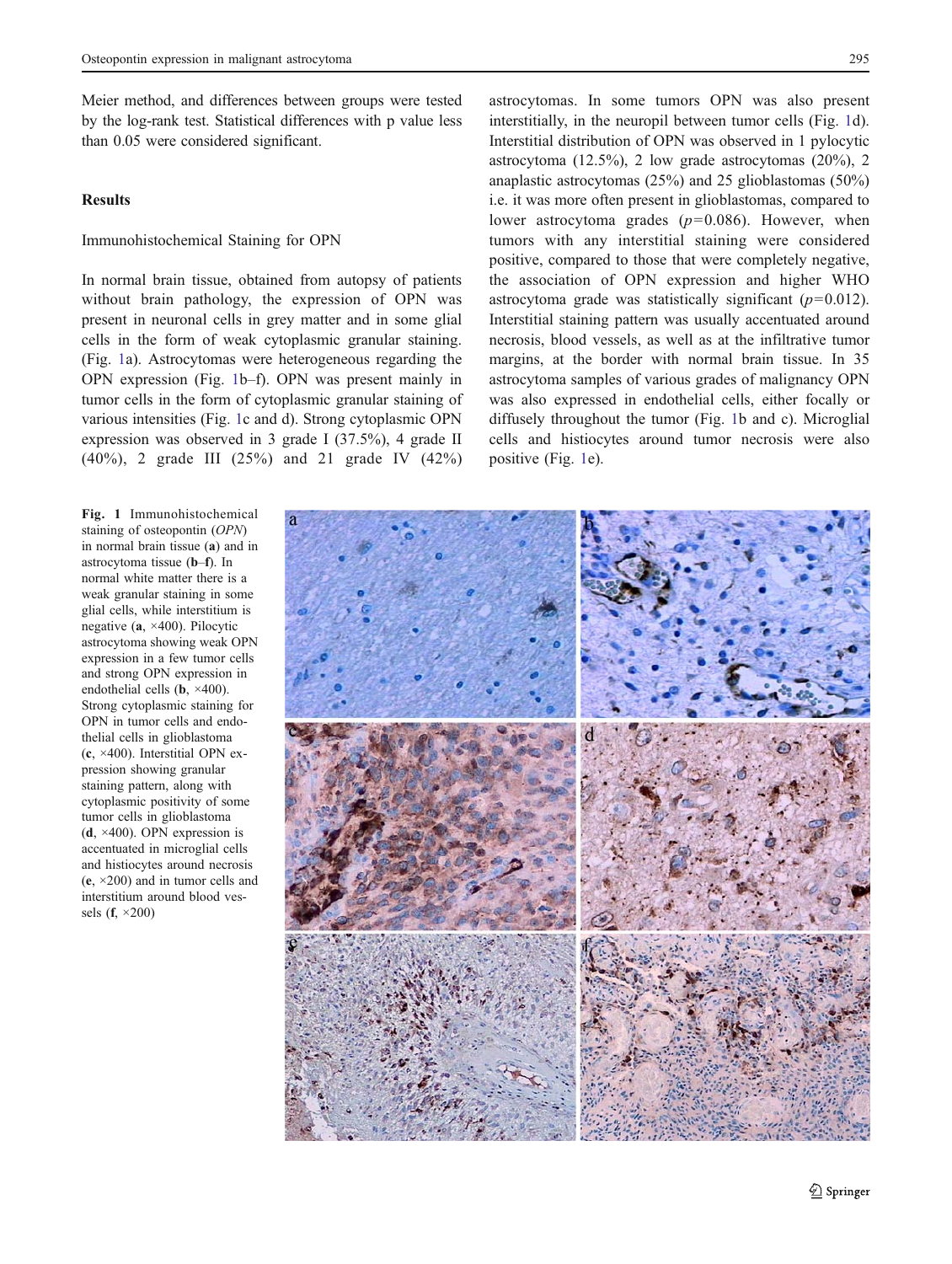### Association of OPN and Microvessel Density

We found the association of interstitial OPN expression and angiogenesis in glioblastomas  $(p=0.033;$  Table 1). Namely, microvessel density was higher (median 57.5; range, 30–98.3) in tumors with positive, compared to those with negative interstitium (median 43.7; range, 27.3 – 99.3). However, there was no association between microvessel density and the level of cytoplasmic OPN expression  $(p=0.233)$ .

## Association of OPN and Patients' Survival

The association of immunohistochemical positivity for OPN in glioblastomas and the cumulative proportion of patients surviving during the follow up are shown in Fig. 2. The 1-year survival rate was 14.3% for 21 patients whose tumors showed high cytoplasmic OPN expression, compared to 48.3% for 29 patients with low or absent OPN expression. Over the time period of 35 months, the overall survival was significantly shorter in patients whose tumors showed high intracellular OPN expression  $(p=0.012)$ . There was no association between interstitial OPN expression and patients' survival  $(p=0.358;$  Table 1).

In two diffuse astrocytomas interstitial OPN expression was associated with poor patient outcome. Namely, these two patients died during the follow up period, while other patients with diffuse astrocytomas, whose tumors show only cytoplasmic OPN expression, stayed alive.

# Discussion

In several human tumors OPN has been shown to be overexpressed in comparison with normal tissues and associated with parameters of poor prognosis [\[11](#page-4-0)–[13](#page-4-0)]. However, there are only a few reports on the OPN expression in brain

Table 1 Association of OPN expression with MVD and survival in glioblastomas

|                      |                      | <b>MVD</b><br>(median,<br>range)       | Survival<br>(months:<br>$mean \pm SD$ ) |
|----------------------|----------------------|----------------------------------------|-----------------------------------------|
| Intracytoplasmic OPN | Low<br>High          | $45(27.3-99.3)$<br>$57.2(30.3-89)$     | $12.5 \pm 11.1$<br>$5.3 \pm 5.9$        |
| P value              |                      | $0.233^a$                              | 0.01 <sup>b</sup>                       |
| Interstitial OPN     | Negative<br>Positive | $43.7(27.3 - 99.3)$<br>$57.5(30-98.3)$ | $10.8 \pm 10.4$<br>$8.2 \pm 9.3$        |
| P value              |                      | $0.033^{\rm a}$                        | $0.358^{b}$                             |
|                      |                      |                                        |                                         |

OPN osteopontin, MVD microvessel density

 $\sum_{b}^{a}$ Mann–Whitney *U*-test b Student's *t*-test





Fig. 2 Kaplan–Meier cumulative survival analysis according to staining for osteopontin (OPN) in glioblastomas. The log-rank test showed significantly shorter survival in patients with tumors showing high cytoplasmic OPN expression;  $p=0.012$ 

tissue, mainly obtained in vitro or in animal models. In central nervous system OPN was found to be upregulated during the certain forms of injury  $[17-19]$  $[17-19]$  $[17-19]$  $[17-19]$  $[17-19]$  and in multiple sclerosis [\[20](#page-5-0)]. Data obtained in vivo on human tumor tissue are rare and somewhat contradictory. Ding et al. analyzed the OPN expression in normal adult brain by immunohistochemistry and western blot analysis [[21](#page-5-0)]. They found OPN in cortical grey and white matter, with the level of OPN expression being equivalent to those in malignant astrocytic tumor biopsies, as assessed by Western blot analysis. Also, they showed that OPN expressed in normal brain has the potential to promote malignant astrocytoma cell invasion in vitro. In opposite to this observation, Saitoh et al found ten times higher OPN mRNA in human glioblastomas compared to lower-grade astrocytomas (grade I–III) and non-neoplastic tissue [\[22](#page-5-0)]. By immunohistochemical staining of 13 astrocytomas of various grades of malignancy, they showed strong OPN staining in malignant astrocytomas and slight staining in benign astrocytomas. Similarly, Said et al. also found the upregulation of OPN in glioblastomas, compared to normal brain and low grade astrocytomas, at mRNA and protein level [[23](#page-5-0)]. Our results also show week OPN expression in normal brain tissue, mainly in neuronal and glial cell cytoplasms, while there was an overexpression of OPN in some astrocytic tumors of various grades of malignancy, whether cytoplasmic, interstitial, or both. Strong cytoplasmic OPN expression in glioblastomas was associated with poor patient outcome, as has been shown in some other human malignancies [\[12](#page-4-0), [13\]](#page-4-0).

The upregulation of OPN gene has also been shown in some in vitro studies on brain tumor-derived cell lines [[24,](#page-5-0) [25](#page-5-0)]. By microarray analysis Jang et al. identified OPN as the most up-regulated gene in rat glioma. By immunohistochemistry, they confirmed OPN expression in tumors,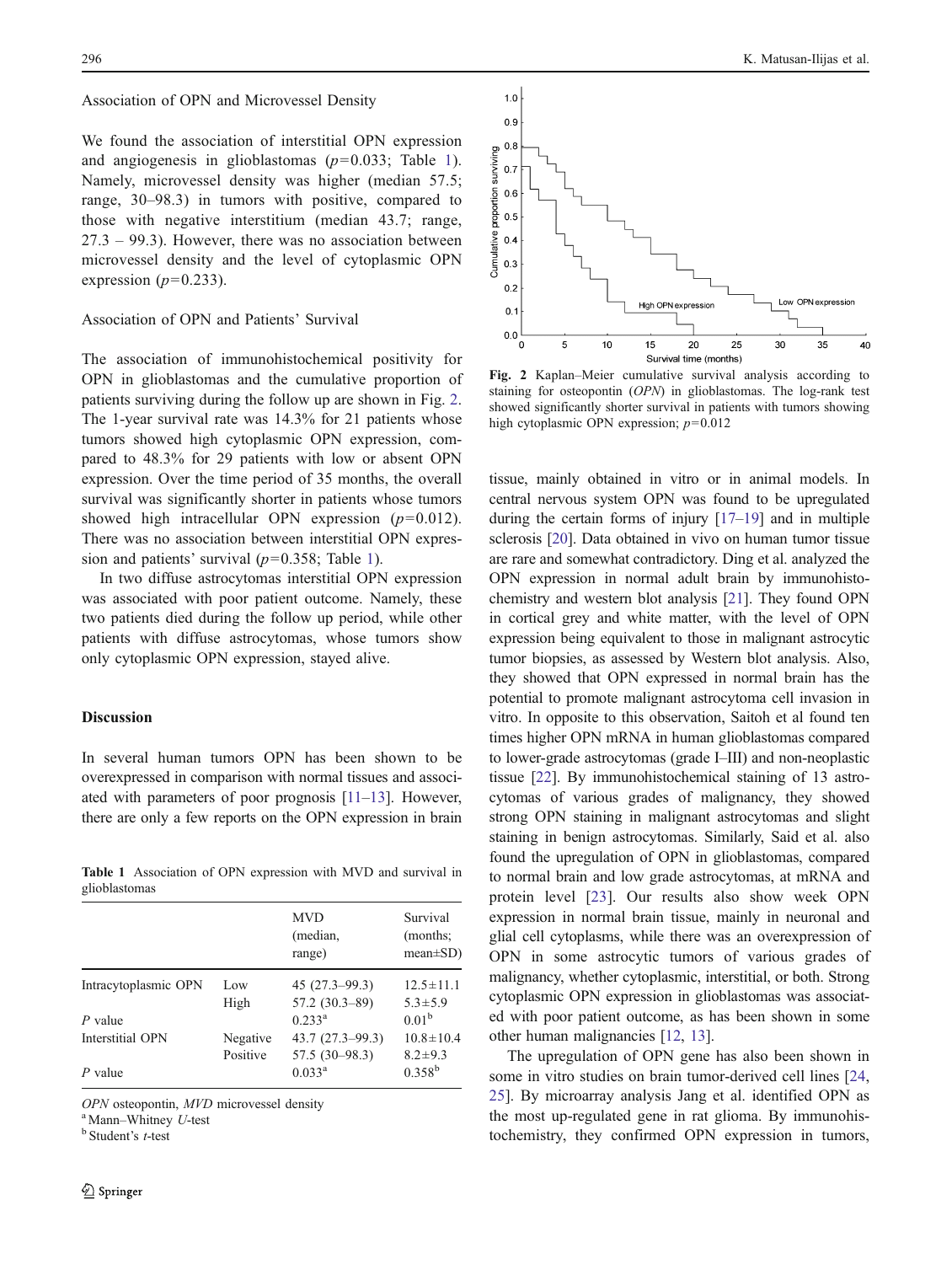<span id="page-4-0"></span>while no immunostaining was seen in normal brain [\[24](#page-5-0)]. Also, OPN gene expression pattern was identified as one of the invasion-promoting genes that could distinguish highly invasive glioblastoma from non-invasive pilocytic astrocytoma [[26\]](#page-5-0). The association of OPN overexpression with malignancy grade and poor prognosis, as observed by in vivo and in vitro tumor systems, could be related to well known attachment and invasion-promotive function of OPN, which could be exerted by ligation of integrins and CD44 molecule. Infiltrative behavior of glioma cells, as one of the most important determinants of the poor prognosis, is a function of two phenotypes: migration and invasion; both of them have been shown to be mediated by integrins, cell surface receptors that mediate the physical and functional interactions between a cell and its ECM [1]. In opposite to laminin, collagen and fibronectin, the three principal stroma-derived ECM proteins which are localized to the perivascular space, some ECM proteins have been shown to be expressed directly by glioma cells themselves, including OPN. These ECM proteins may thus function as autocrine factors that promote glioma migration. In this regard, recombinant OPN was found to promote attachment of U-251MG human malignant astrocytoma cells in a process that was inhibited by anti- $αvβ3$ , anti- $αvβ5$  and anti- $α5$ integrin antibody [[21\]](#page-5-0). Mariani et al. [\[27](#page-5-0)] used the microarray analysis to uncover the genes associated with the motility of glioma cell line G112. Among others, OPN was found to be upregulated when the motility behavior was engaged.

In our work we showed the association of strong interstitial OPN expression and angiogenesis in glioblastomas. The cooperative role of OPN protein in angiogenesis is one of proposed mechanisms through which OPN can mediate tumor progression and metastasis [5, [28](#page-5-0)]. OPN augments endothelial cell migration induced by vascular endothelial growth factor (VEGF) in an αvβ3 integrindependent manner [\[28](#page-5-0)] and enhances survival of endothe-lial cells [[29\]](#page-5-0). Interaction between the  $\alpha \nu \beta$ 3 integrin and the extracellular matrix is crucial for the sprouting of endothelial cells from capillaries and for angiogenesis. Furthermore, integrin-mediated outside-in signals cooperate with growth factor receptors to promote cell proliferation and motility. Besides being the most important survival system for nascent vessels by regulating cell adhesion to matrix such as OPN and vitronectin [[29](#page-5-0)], the  $\alpha \nu \beta$ 3 integrin participates in the full activation of VEGFR-2 triggered by VEGF. VEGF stimulation on endothelial cells in vitro induces expression of several molecules, including OPN [\[28](#page-5-0)]. In the work of Takano et al. [[30\]](#page-5-0) OPN and  $\alpha \nu \beta$ 3 were predominantly observed in the microvasculature of glioblastomas associated with VEGF expression. A very few clinical investigations analyzed interaction between VEGF and OPN in human malignancies. Shijubo et al. [14] have

shown that coexpression of VEGF and OPN is associated with angiogenesis and poor outcome in patients with stage I lung carcinoma. Our results also support the role of OPN in angiogenesis in human glioblastoma.

In conclusion, we showed the overexpression of OPN protein in human astrocytomas compared to normal brain tissue, and the association of OPN expression with angiogenesis and poor patients' outcome in glioblastoma. Due to its invasive and angiogenesis—regulating properties OPN promises to become a novel target for the experimental therapy of human astrocytomas.

Acknowledgements This work was supported by the Ministry of science, education and sport of the Republic of Croatia (grant 0062066).

### References

- 1. Uhm JH, Gladson CL, Rao JS (1999) The role of integrins in the malignant phenotype of gliomas. Front Bioscience 4:188–199
- 2. Denhardt D, Guo X (1993) Osteopontin: a protein with diverse functions. Faseb J 7:1475–1482
- 3. Rittling SR, Chambers AF (2004) Role of osteopontin in tumour progression. Br J Cancer 90:1877–1881
- 4. Tuck AB, Arsenault DM, O'Malley FP et al (1999) Osteopontin induces increased invasiveness and plasminogen activator expression of human mammary epithelial cells. Oncogene 18:4237– 4246
- 5. Hirama M, Takahashi F, Takahashi K et al (2003) Osteopontin overproduced by tumour cells acts as a potent angiogenic factor contributing to tumour growth. Cancer Lett 198:107–117
- 6. Lin YH, Huang CJ, Chao JR et al (2000) Coupling of osteopontin and its cell surface receptor CD44 to the cell survival response elicited by interleukin 3 or granulocyte-macrophage colonystimulating factor. Mol Cell Biol 20:2734–2742
- 7. Tuck AB, Hota C, Wilson SM et al (2003) Osteopontin-induced migration of human mammary epithelial cells involves activation of EGF receptor and multiple signal transduction pathways. Oncogene 22:1198–1205
- 8. Denhardt DT, Chambers AF (1994) Overcoming obstacles to metastasis-defenses against host defenses: osteopontin (OPN) as a shield against attack by cytotoxic host cells. J Cell Biochem 56:48–51
- 9. Geissinger E, Weisser C, Fischer P et al (2002) Autocrine stimulation by osteopontin contributes to antiapoptotic signalling of melanocytes in dermal collagen. Cancer Res. Aug 62:4820–4828
- 10. Colla S, Morandi F, Lazzaretti M et al (2005) Human myeloma cells express the bone regulating gene Runx2/Cbfa1 and produce osteopontin that is involved in angiogenesis in multiple myeloma patients. Leukemia 19:2166–2176
- 11. Coppola D, Szabo M, Boulware D et al (2004) Correlation of osteopontin protein expression and pathological stage across a wide variety of tumour histogenesis. Clin Cancer Res 10:184–190
- 12. Matusan K, Dordevic G, Stipic D et al (2006) Osteopontin expression correlates with prognostic variables and survival in clear cell renal cell carcinoma. J Surg Oncol 94:325–331
- 13. Rudland PS, Platt-Higgins A, El-Tanani M et al (2002) Prognostic significance of the metastasis-associated protein osteopontin in human breast cancer. Cancer Res 62:3417–3427
- 14. Shijubo N, Uede T, Kon S et al (1999) Vascular endothelial growth factor and osteopontin in stage I lung adenocarcinoma. Am J Respir Crit Care Med 160:1269–1273